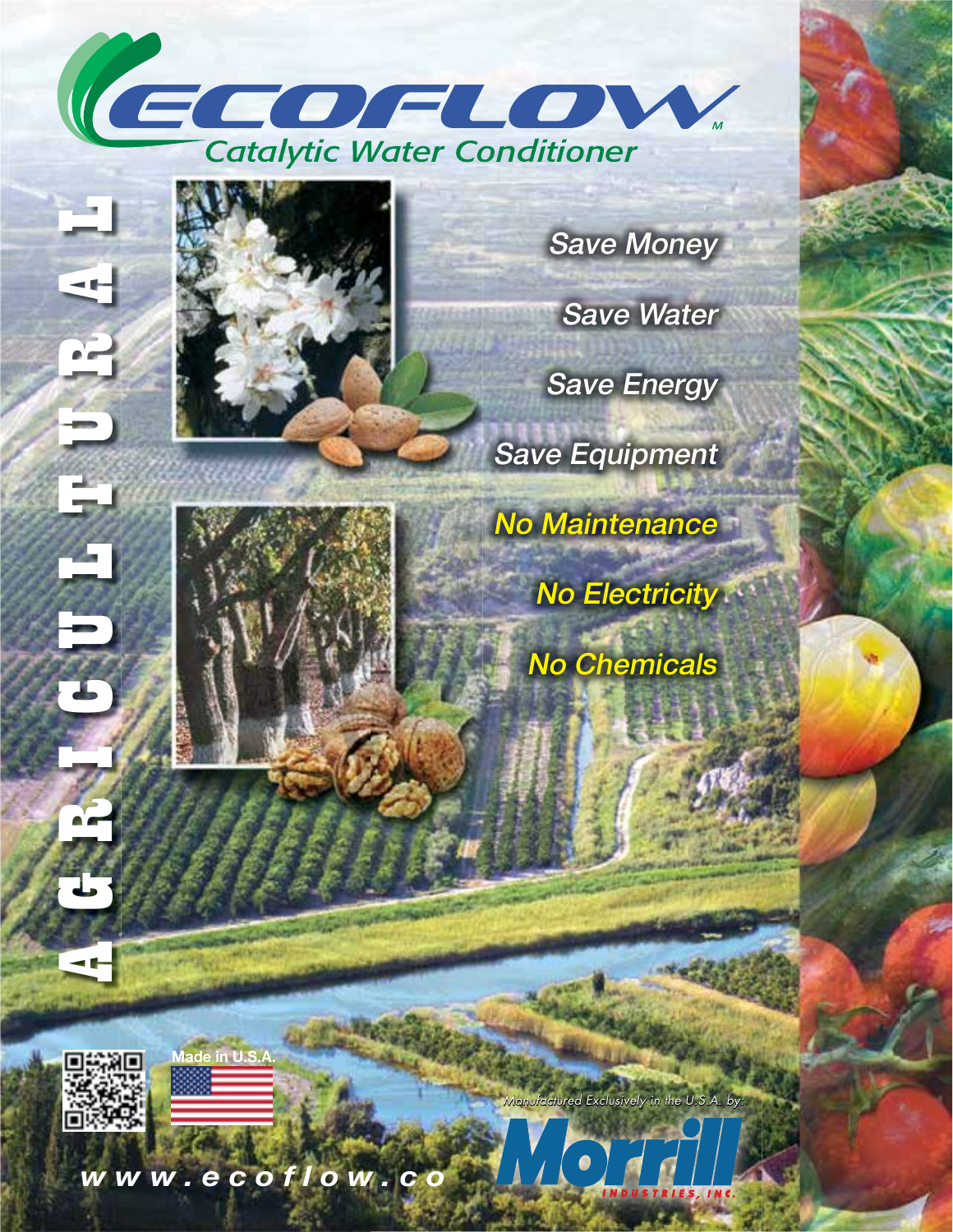

Eco-Friendly • Maintenance Free • 10 Year Limited Warranty

The maintenance-free Ecoflow Agricultural Catalytic Water Conditioner installed inline on your water delivery system from Surface Water, Well, or Commercial Supply will deliver conditioned water to your farm or agricultural facility.

- Please Note: The Ecoflow is not a "water filter".
- The Ecoflow breaks down various Chloride particles which consist of *Calcium, Magnesium, Boron, Sodium.*
- *It does NOT require electricity, chemicals or maintenance.*
- With all Agricultural Systems Pre Filtration will be required prior to *the installed position of the Ecoflow.*
- *All chemicals should be added to the water system after the* **Ecoflow Conditioner.**

## *HOW DOES THE ECOFLOW WORK?*

ter conditioning. The foundation of the Ecoflow is the scale controlling media made from ceramic-metallic rare earth materials.

**AGRICULTURAL THE ECOFICULTURAL THE CONDITENT THE ECOTOM MAGRICULTURE OF CALICULTURAL THE ECOFICITY, chemicals or maintenance.<br>
• With all Agricultural Systems Pre - Filtration will be required prior to the installed posit** It is actually a "Catalytic Converter" installed into your irrigation water line, which converts hard water elements (Chlorides) in the form of calcium, magnesium, sodium, and boron into neutralized nano - particles that goes into solution and passes through your irrigation system.

The Ecoflow helps to remove and control hard water elements from for ming on the interior of your irrigation lines, emitters, micro sprinklers, and other water related equipment.

> *Sizes Range from 2" - 16" Flow Ranges 70 GPM to 4250 GPM*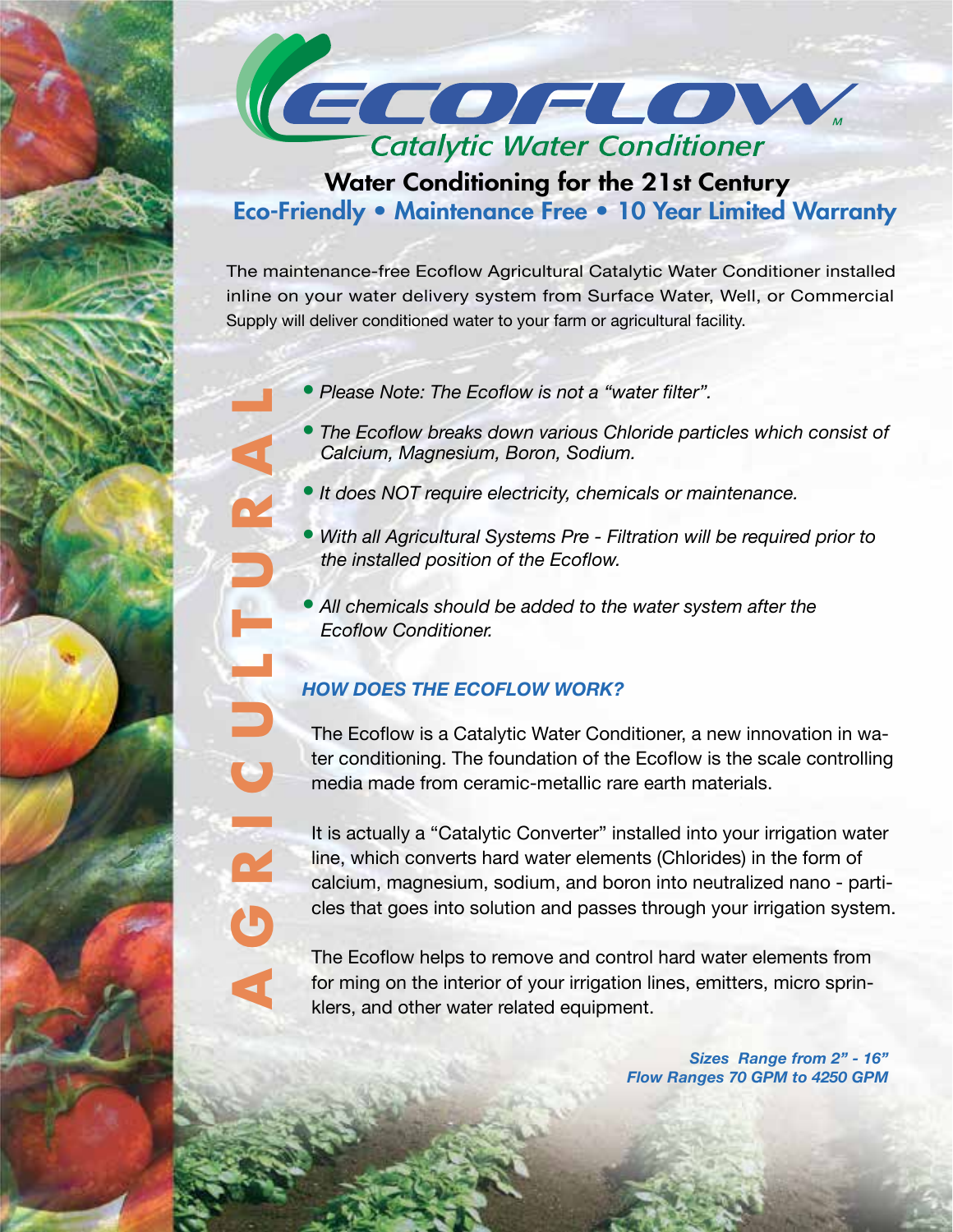#### *THE ECOFLOW CATALYTIC PROCESS:*

#### *1. Polarization:*

In the first stage, water passes into the unit through flow modulators that polarize the water stream along with the materials contained within it. This action formats the water so that the following process can impact the water stream more completely.

#### *2. Oxidation Reduction (Redox Process):*

The propensity and ability for water to scale and harden through oxidation is reduced as water flows over the Nano-Technology developed "ceramic media" that contains a matrix of minerals and rare earth elements.

#### *3. Ionization:*

As the water stream passes over the "ceramic media", the electron fields of the materials within the water stream overlap with the electron fields of the materials contained within the "ceramic media". The exchange of ions is encouraged and enhanced.



#### *QUALITY MANUFACTURED IN THE U.S.A.*

Ecoflow Catalytic Water Conditioners are manufactured in the United States and are a one-time purchase with no moving parts to wear out or replace. They use no electricity, no chemicals, and require no maintenance.

Each unit comes with a 10 year limited warranty against defects in material and craftsmanship under normal use for which it was intended.

Standard industrial sizes range from 2" through 16" stainless steel construction.

Manufactured Exclusively in the U.S.A. by:



# *w w w . e c o f l o w . c o*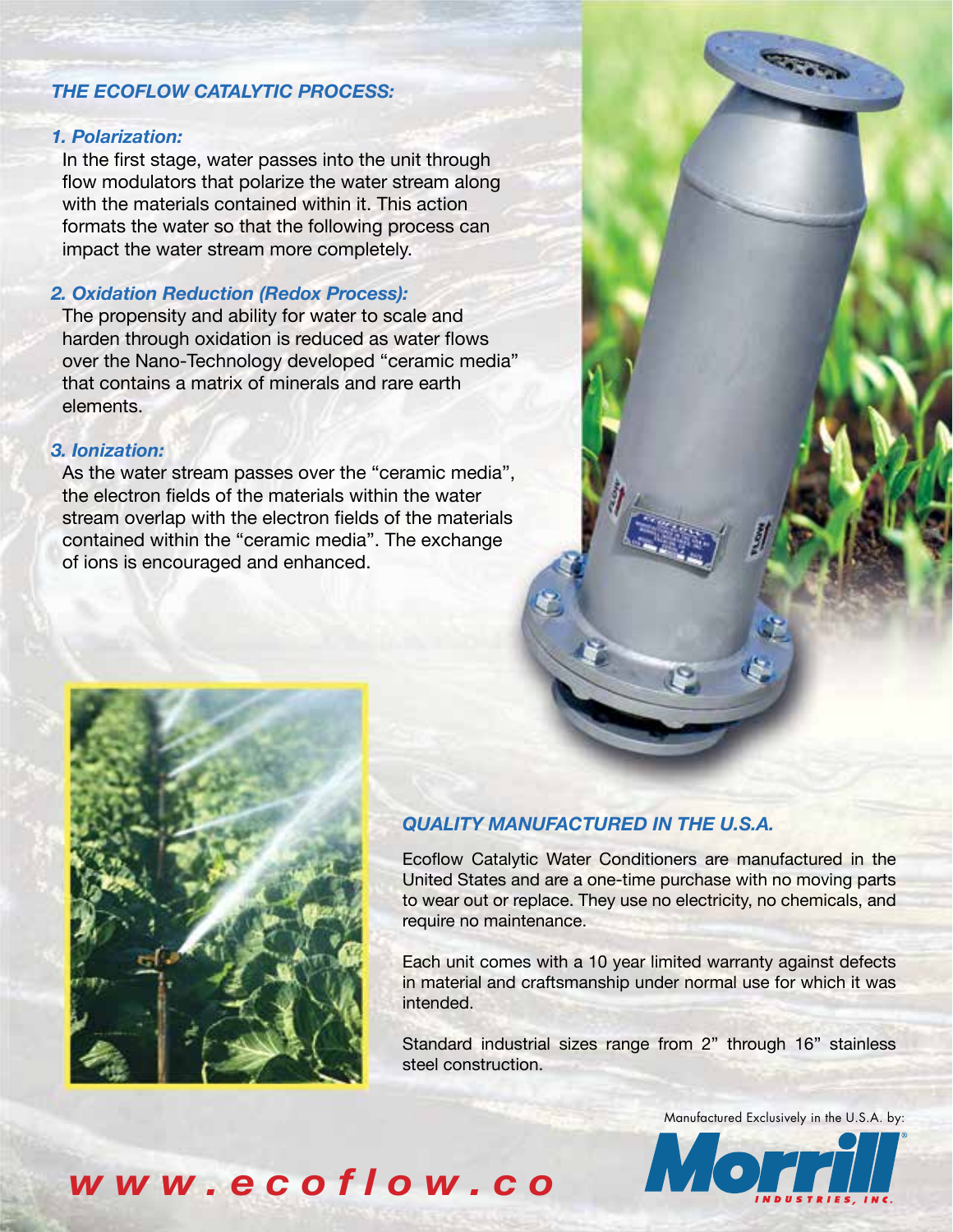## *APPLICATIONS OF THE ECOFLOW CATALYTIC WATER CONDITIONER:*

- •Prevents and eliminates hard water scale and corrosion on all water related equipment from pivot systems to drip lines, emitters, sprinkler heads, irrigation pumps and water lines.
- Improves percolation and eliminates standing water in your fields by breaking up compacted soil layers. Soil profiles are significantly improved.
- •Water use is reduced as much as 15% or more along with reduced pumping and water delivery costs.
- •Reduces Fuel or Electrical costs by reducing water usage.
- Improves pump efficiency by providing "wetter" water through piping systems.
- In soils with high chloride concentrations, plants have difficulty growing. The Ecoflow treats this condition by pushing the chloride loads deeper into the soil layers, allowing the plants to thrive in a more suitable environment.
- Increases fine root growth which improves the plants intake of water and nutrients; therefore providing healthier plants.
- •With better nutrient intake, the need for fertilizers are reduced.
- •Reduces heat stress on plants.
- •Plants and seeds germinate sooner and more completely.
- •The need for gypsum and acid is reduced or eliminated.
- •Dissolves impurities within the soils with each irrigation.
- •Hard water spotting and overall maintenance to walls, walkways, fences, farm equipment or any other surface that comes into contact with the water, is reduced. (Iron staining may require specialized filtration).
- •Helps control and reduce algae growth in water retention areas. i.e. lagoons or water tanks.
- •Increases savings in labor, equipment replacement, and repair costs.
- •Through continual testing and research we are discovering new applications for the Ecoflow Catalytic Water Conditioner.



*Please contact your local dealer or company representative for a free quote and evaluation.*



imageservices.co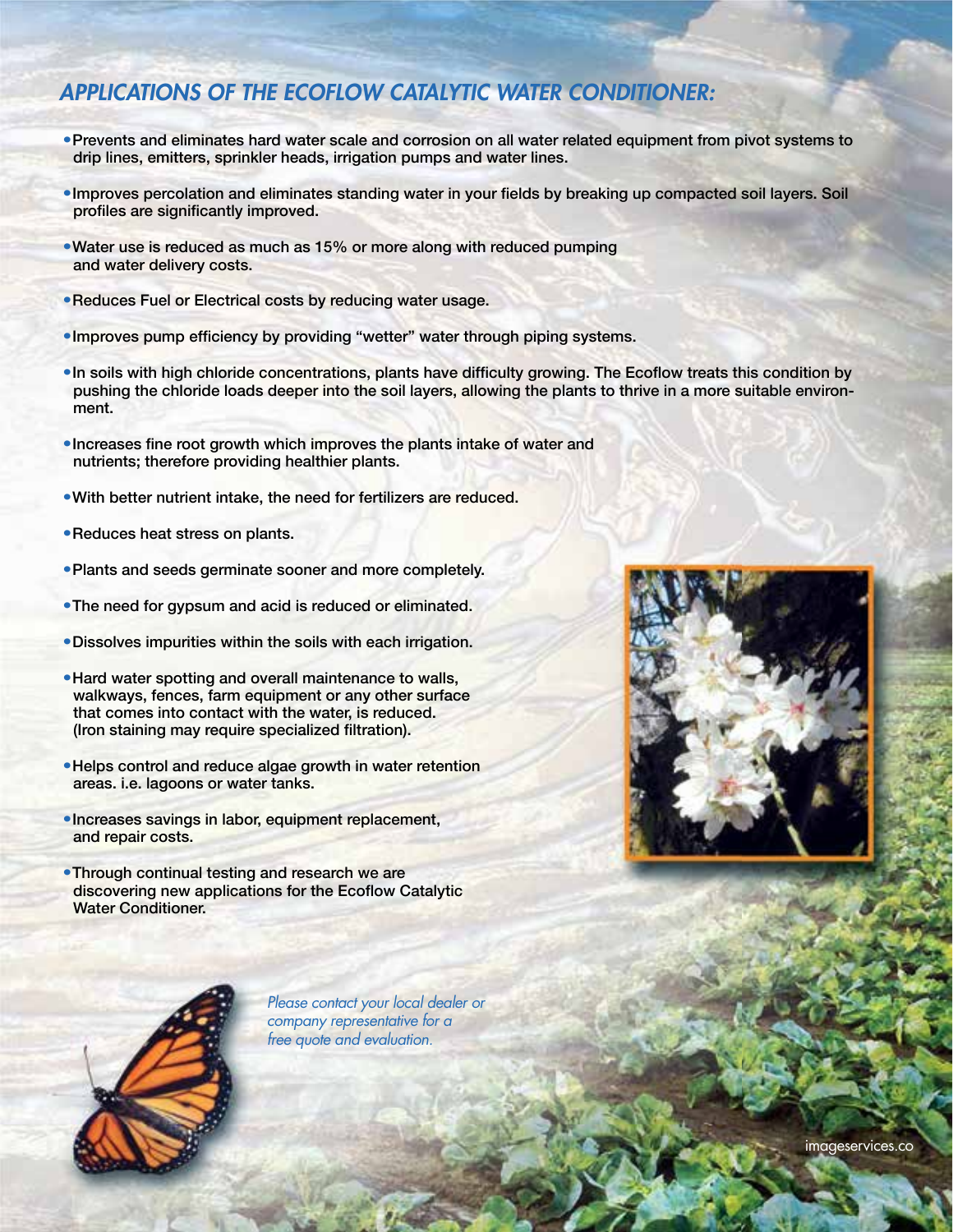#### *WHY SHOULD I BUY AN ECOFLOW CATALYTIC WATER CONDITIONER FOR MY FARMING OPERATION?*

#### **1.** The Ecoflow Catalytic Water Conditioner Lowers Chloride Levels in *Root Zone Soils.*

- Chlorides in the form of Calcium, Magnesium, Sodium, and Boron lowers the plant's ability to intake water through the root system which is known as (chemical drought) and may also damage (burn or kill) the plant when deposited directly on plant foliage.
- Expect chloride levels to be lowered by 30-40 percent when using the Ecoflow Catalytic Water Conditioner.

## *2. Lowers Scale Build Up.*

- Scale consists of chlorides in the form of calcium, magnesium, sodium, and boron. These are the same materials that cause problems in the plants root zone.
- Stops scale build-up on drip emitters and micro sprinklers.
- Reduces maintenance cost from plugged drip emitters and micro sprinklers.

#### *3. Saves Water and Lowers Water Cost.*

- If you are buying metered water or pumping your own water, you will save a minimum of 15% of your water cost.
- Agricultural crops irrigated with the Ecoflows treated water will use a minimum of 15% less water than best practiced irrigation methods.

#### *4. Increases Nutrient Intake.*

• Using an Ecoflow Catalytic Water Conditioner will allow your crop to absorb nutrients faster through the root system; therefore reducing the amount of nutrients needed from best practices for equal crop production.

#### *5. Increase Soil Percolation Rate.*

- Ecoflow treated water will percolate at a minimum 40% faster rate than nontreated water.
- This equates to deeper soil penetration, minimal standing water, and minimizing water loss due to evaporation.

#### *6. Lowers Pumping Cost.*

• With a 15% water saving, pumping costs will also drop by 15% plus.

*Manufactured Exclusively in the U.S.A. by:*



## *w w w . e c o f l o w . c o*